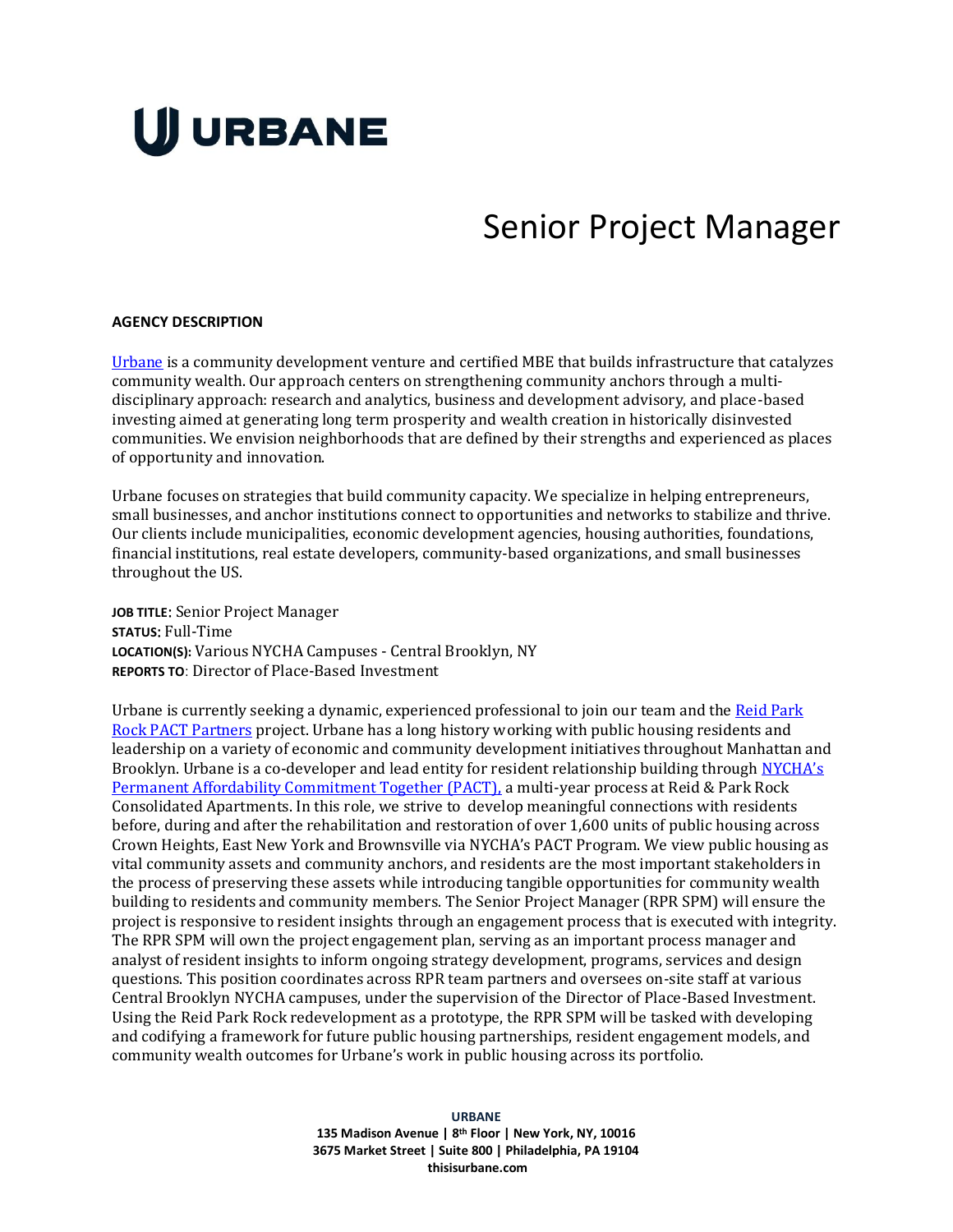#### **JOB RESPONSIBILITIES**

At its essence, this role a) ensures that the team's activities are tightly coordinated, b) manages key stakeholder relationships and communications, and c) ensures that residents are meaningfully connected to the PACT process and positioned to have agency over future opportunities and resources within RPR communities, and d) builds a knowledge base for future Urbane-initiated public housing investments. The RPR SPM will serve as a primary point of contact for the greater RPR development team, NYCHA, tenant leadership and other key stakeholders. Responsibilities include, but are not limited to:

- Beginning with the Reid Park Rock PACT bundle, craft and lead an overarching strategy for Urbane's public housing work, including the integration of Urbane's community wealth platform – identifying/coordination of financial health and credit building partners, entrepreneur connection and ecosystem and building, targeted direct service provision, and shared community investment strategy across public housing geographies
- Coordinate across Reid Park Rock PACT Partners teams to meet priorities according to PACT timeline, collaborate on work streams, ensure data is captured and managed appropriately, and that resident relationship building is executed with professionalism.
- Manage Engagement Specialists team stationed in the field, establishing goals and reporting protocols, data management protocols, identifying appropriate trainings and supporting the team to build great tenant relationships.
- Manage third party tenant outreach team activities including canvassing, calls and information distributions.
- Update and manage the resident engagement plan, ensuring thorough coordination with the internal Urbane and RPR PACT Partner teams.
- Cultivate relationships with Tenant Association Presidents, social service providers and other key stakeholders throughout the PACT conversion and renovation process, ensuring regular and uniform updates and information sharing.
- Manage the execution of a resident needs assessment, including finalizing the survey tool, creating a distribution strategy, coordinating with community partners in dissemination, establishing the data collection and organization infrastructure, analyzing findings and generating insights; support the surveying process through in-person touchpoints as needed.
- Lead the design and execution of learning charrettes and empowerment workshops, working closely with the Urbane team to identify appropriate partners, facilitators, draft activities, codify data and generate insights to advance resident economic stability.
- Oversee the production of engagement events including virtual meetings, on-site meetings and tabling; create run-of-show, prepare presentations and outreach materials, secure translation and interpretation, back-end management of virtual meetings, Q&A coordination
- Attend Tenant Association leadership meetings as needed.
- Manage key communication tools, compose and distribute e-newsletters, monitor and manage project team email,
- Oversee updates to public process documents including infographics, FAQs, and educational documents.
- Develop summary reports of activities, findings and required follow-ups for the RPR team.
- Oversee the recruitment and onboarding of RPR resident ambassadors or similar roles for ongoing community engagement and feedback.
- Availability for periodic evening and weekend hours to accommodate resident event schedules.

**SALARY RANGE**: \$90,000 to \$100,000, commensurate with experience and skill level.

**URBANE 135 Madison Avenue | 8 th Floor | New York, NY, 10016 3675 Market Street | Suite 800 | Philadelphia, PA 19104 thisisurbane.com**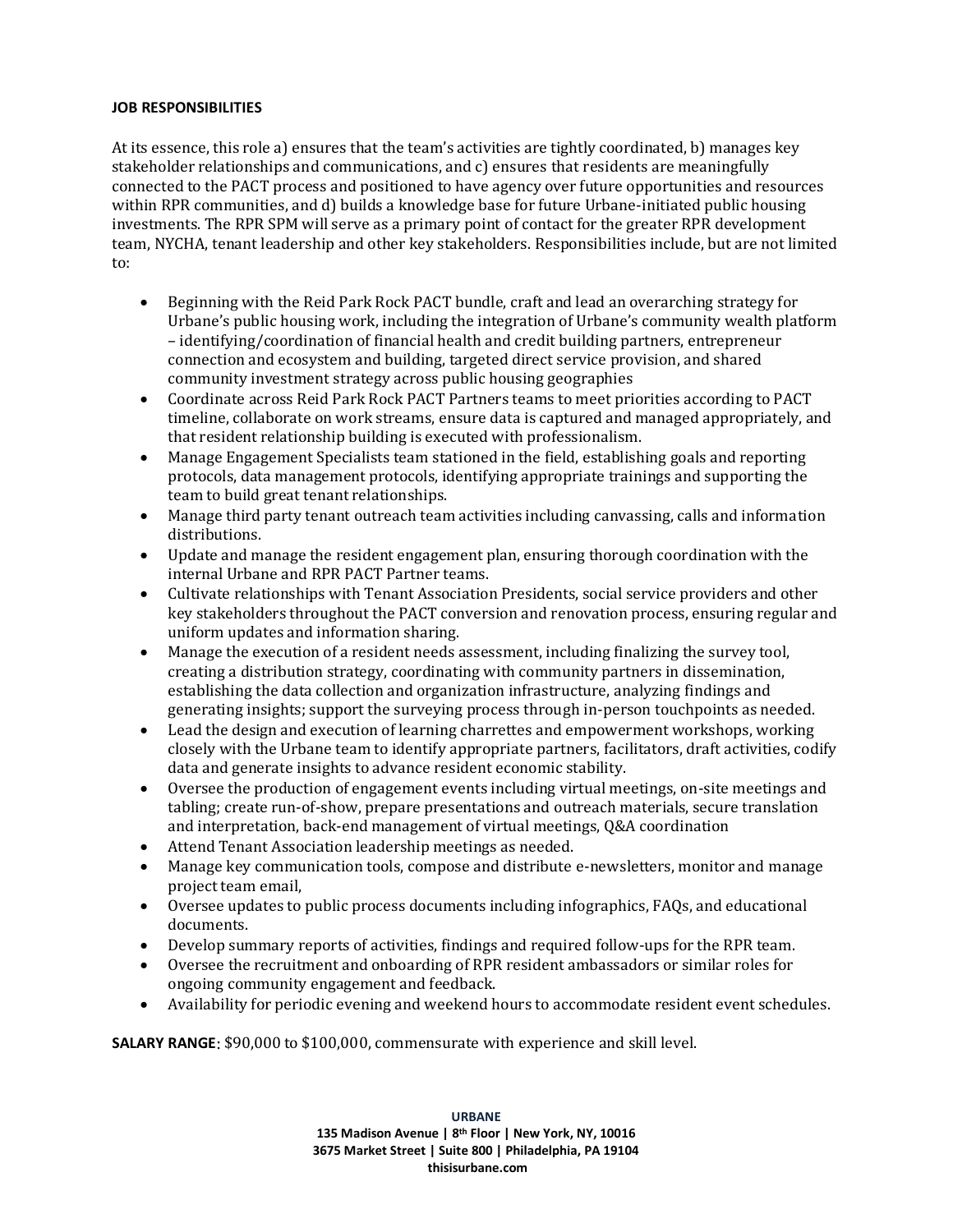#### **KNOWLEDGE, SKILL, AND EXPERIENCE**

- Applicants are not limited to a particular field of study. Our approach to economic and community development is multi-disciplinary, holistic, and inclusive.
- 5+ years of experience in relevant fields of practice including, but are not limited to, Economic and Community Development, Real Estate Development, Property Management, Market Development, Quantitative Analysis, Public Campaigns/Organizing, Urban Planning and Development.
- Proven experience managing complex, multi-stakeholder projects, including fluidity with Asana or other project management tools.
- Superb verbal and written communication skills are essential.
- Bilingual in English and Spanish (professional fluency in both languages) highly desired.
- Excellent organizational, leadership, and analytical skills.
- Ability to: work under stress, with interruptions and deadlines; manage workload; prioritize deadlines; collect and analyze information; conduct strategic planning and determine feasibility; and assess business development needs, shortcomings, requirements, and solutions.
- Ability to: utilize IT technology and computer programs and software, including but not limited the Microsoft Suite; prepare reports, plans, presentations, and analyses on business development; conduct various analyses; provide technical assistance.

Some flexibility of schedule is allowed and required. While virtual formats will be utilized on an ongoing basis in response to evolving pandemic conditions, a local presence at the projects sites is required and should be prioritized. Salary is commensurate with experience.

### **TO APPLY FOR THIS POSITION**

- To apply, please email info@urbane-dev.com with "RPR PM" in the subject line along with your current resume, a brief cover letter/email, a writing sample (individual, not a group report/project), and optionally example(s) of past work product that is deemed shareable. Please note any additional language abilities and level of proficiency/fluency if not readily apparent from your resume.
- Please name all files sent to Urbane beginning with your first and last name (or preferred naming conventions) for easy identification.
- The application process includes several steps, inclusive of initial screens, follow-up interviews with multiple members of Team Urbane, and skills tests to ensure that writing, research, and analysis skills have been accurately represented.

Employment is contingent upon successfully passing a background check which includes references from previous employers. Urbane Development Group LTD, is an equal opportunity employer which recruits, hires, trains, and promotes personnel for all job titles without regard to race, color, religion, sex, gender identity, sexual orientation, national origin, disability, genetic information, veteran status, or any other status protected under local, state, or federal laws.